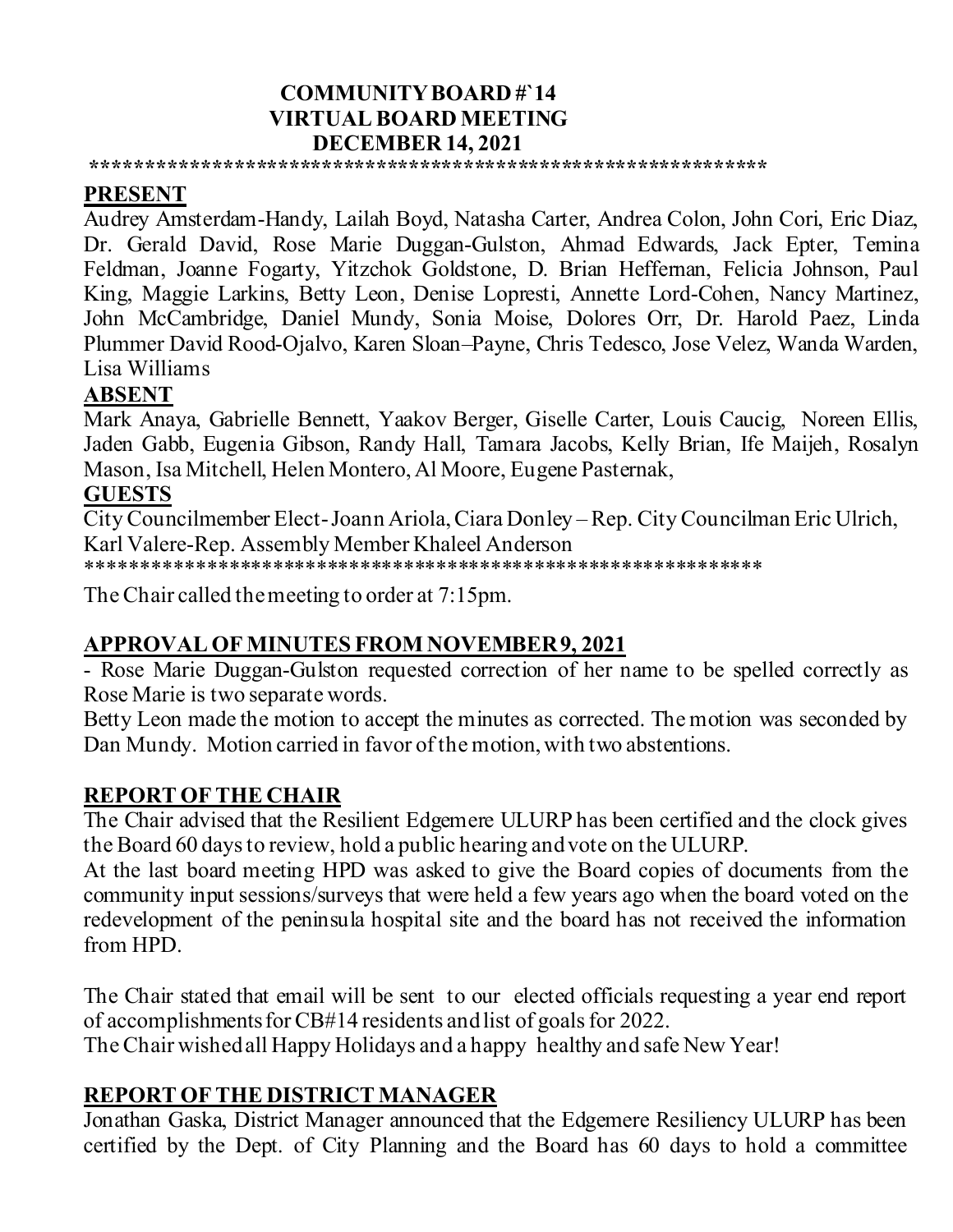meeting to vote on the ULURP at the February board meeting. Also the Board has a BSA application for the Rockaway Court House requesting a change in the use to an office building.

Jonathan Gaska, District Manager wishes everyone a happy new year and wished that next year be a little better than last year.

# **ELECTED OFFICIAL REPORT**

# **CITY COUNCILMEMBER ERIC ULRICH**

Ciara Donely announced that in a few days the office of City Councilman Eric Ulrich will be closing and she will be working for the newly elected City Councilmember Joann Ariola. Also, the city council voted to approve street re-names for Lew Simon and Clare Doroesch

#### **CITY COUNCILMEMBER ELECT JOANN ARIOLA**

Councilmember Elect Ariola advised that she has already been active in the community and is aware of the complaints regarding Zombie Homes coming from local civics and residents. Email and contact information will be forwarded out to everybody. Councilmember Ariola wished all Happy Holidays and thanked all for voting for her.

#### **ASSEMBLY MEMBER KHALEEL ANDERSON**

Assembly Member Anderson invited all to an office warming on at 1931 Mott Avenue in Far Rockaway, Room 301 from 4:00 to 5:30pm.

#### **PUBLIC SPEAKING –** No one signed up for public speaking.

## **INFORMATIONAL PRESENTATIONS**

#### **1. Fund for the City of New York Project – Pedro Cruz**

Pedro Cruz ecplained to the Board that he is a third-year student at CCNY from the Spitzer School of Architecture. Recently he was awarded The Community Planning Fellowship from the Fund for the City of New York. The fellowship gives students the opportunity to interact with real-world community planning issues by partnering up with an organization or a community board in New York and working together to develop a research/design proposal that is beneficial to both the stakeholder as well as professional growth for the student.

Mr. Cruz explained that during a walkthrough in Jamaica Bay, he meet Alex Zablocki from the JBRPC and was immediately interested in the Bay for further research. Mr. Cruz was born and raised in Puerto Rico and moved here after Hurricane Maria hit the island in 2017 in order to continue my studies given that my school was suffering from recuperation at the time. During the walkthrough, he was amazed by the number of similarities between Jamaica Bay and the Bay of San Juan in Puerto Rico, a city he grew up around. Both have to deal with disproportionate unequal planning, have suffered from a devastating hurricane disaster, and struggle with recuperation and resilience around the Bay and its communities.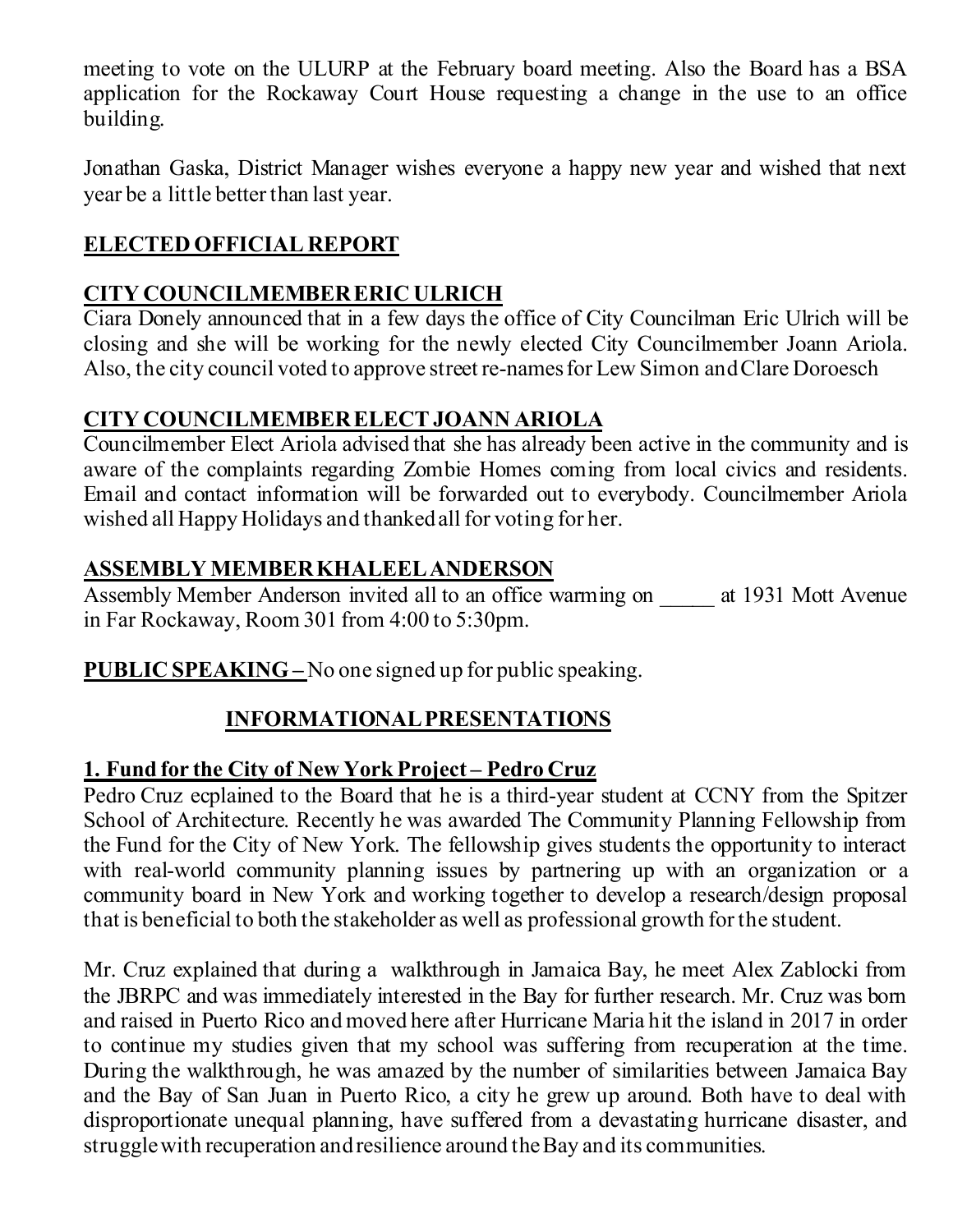Based on those issues he made the decision to reach out to Alex, and since then have been having a fruitful conversation around the growing immigrant South Asian, Caribbean and Hispanic and Latino population around the Bay.

The drafted research proposal seeks to give a voice to the underrepresented communities that are spread around Arverne and Edgemere neighborhoods through the Flood Watch program. During their talks, they discussed how some of this research could benefit from the community board 14 meetings and stakeholders that might be able to offer more insight and feedback as well as possible interviews of some of its members. Pedro requested that CB members share this study with members of residents they know in the Arverne community, asking those residents to contact Pedro so he could interview them. Pedro asked for CB member participation. Pedro provided his contact information.

#### **2. NYC Dept. of Cultural Affairs-Re: Conceptual design for art work at new fire located at 116-11 Beach 116 Street**

David Mandell representing NYC Cultural Affairs Percent For Art Program introduced Andrea Belag, Artist who been chosen to design the conceptual art for the new fire house that will be constructed on Beach 116 Street.

Andrea Belag stated that Far Rockaway was her introduction to the ocean and beach. Upon returning to Rockaway in 2015 she was inspired by sunshine and ended up living in one of the original bungalows on Beach 25 Street and now is her part-time residence and studio.

The art work concepts will focus on bright colored waves with mixtures of everyday interaction of residents in the neighborhood. The art work will be made glass and displayed in areas of the fire house that will be appealing with natural sun light.

John Cori made the motion for the Board to support the art work design for new fire house located at 116-11 Bch 116 St. with the conditions of the inclusion of a photo of the Rockaway Park community where the new fire house is located, lighting for the art work and requested information on the thickness/strength of the glass. The motion was seconded by Betty Leon. With one No vote and two abstentions the motion carried.

# **COMMITTTEE REPORTS**

## **1. Nomination Committee Report**

Dr. Gerald David, Chair of the Committee reported that a virtual meeting was held on December 12, 2021. The agenda item for discussion was regarding the Board's upcoming Executive Board election. First the Committee reached out to the current executive board officers to inquire if they would being looking to serve another term. All stated yes. Committee met virtually and after discussion, by unanimously vote, will present to the full board the following slate of officers is presented as follows:

Chairperson- Dolores Orr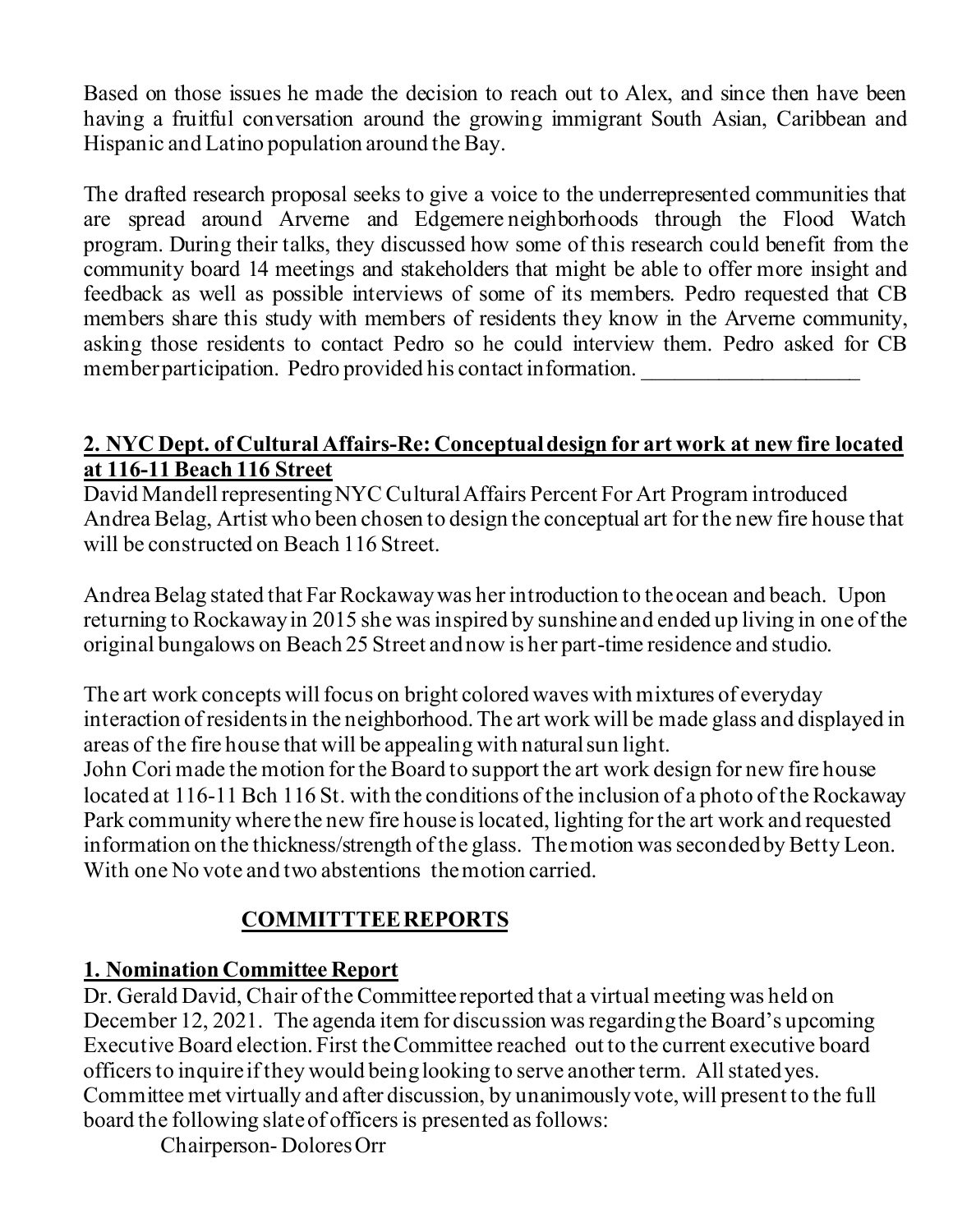1st Vice Chair – Al Moore 2nd Vice Chair – Dan Mundy 3rd Vice Chair – Felicia Johnson 4th Vice Chair- Betty Leon Secretary/ Treasurer – Jose Velez

Dr. David advised committee members that nominations for the Executive Board positions will be taken from the floor at the December 14, 2021 board meeting. The QBP's lawyer was contacted as to how the Board would vote by web-ex and was told that it will be a public election/rollcall vote. Lou Caucig made the motion for the committee to support the current slate of officers as presented. Chris Tedesco seconded the motion. The motion carried unanimously.

Executive Board Member Election: Slate present by Nominating Committee Chairperson- Dolores Orr 1st Vice Chair – Al Moore 2nd Vice Chair – Dan Mundy 3rd Vice Chair – Felicia Johnson 4th Vice Chair- Betty Leon Secretary/ Treasurer – Jose Velez

Dr. David asked for nominations from the floor for each elected position. Rose Marie Duggan-Gulston nominated herself for the position of 4<sup>th</sup> Vice-Chair.

Vote for 4th Vice-Chair will take place on January 11, 2022.

#### **2. By-Laws Committee**

Betty Leon, Chair of the committee reported that a virtual meeting was held on November 16th 2021. The agenda item for discussion was regarding an update on requested Board's bylaws changes made by QBP Donovan Richards. The committee members were already emailed the Amended Version of the City Charter, Chapter 70: City Government in the Community, Section 2800: Community Boards and Section 2801: Actions of Community Boards. The committee was updated on the changes the QBP requested as noted in the June 24<sup>th</sup> committee meeting minutes.

Discussion/questions centered on a number of topics regarding the changes recommended by the QBP, some of which are not mentioned in Section 2800 nor Section 2801. The technology recommendation is a great idea; but a budgetary component must be in place to cover this expense, there is not. There is no definitive procedure for the Removal of a Board Member in the Charter. Words such as Substantial Nonattendance, Excused vs Unexcused Absences are not defined and a provision of Due Process is not referenced in the Amended Charter, Chapter 70.